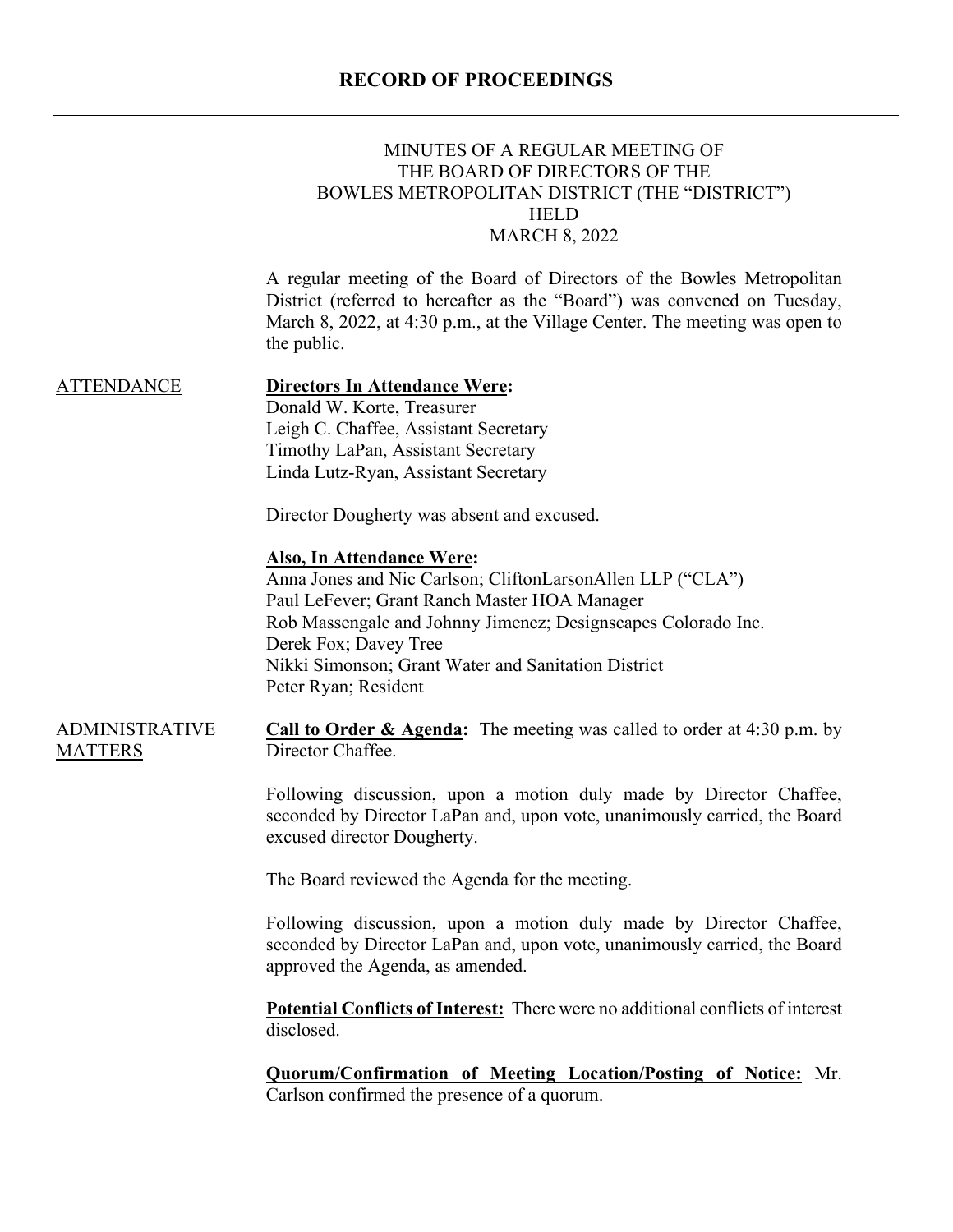## **RECORD OF PROCEEDINGS**

The Board entered into a discussion regarding the requirements of Section 32- 1-903(1), C.R.S., concerning the location of the District's Board meeting. Following discussion, it was determined to conduct the meeting at the abovestated date, time and location.

It was further noted that notice of the time, date and location was duly posted and that no objections to the location or any requests that the meeting place be changed by taxpaying electors within the District's boundaries have been received.

**Minutes from the February 8, 2022 Regular Board Meeting:** Following review, upon a motion duly made by Director Chaffee, seconded by Director LaPan and, upon vote, unanimously carried, the Board approved the minutes from the February 8, 2022 Regular Board Meeting, as presented.

**Public Comment:** Members of the public may express their views to the Board on matters that affect the District that are otherwise not on the agenda. Comments will be limited to three (3) minutes per person.

Mr. LeFever mentioned there are three cottonwood trees slated for removal. He reminded the Board they previously approved a vehicle to drive on District property to help with the removal.

**January 31, 2022 Financial Statements:** Following review, upon a motion duly made by Director Lutz-Ryan, seconded by Director Chaffee and, upon vote, unanimously carried, the Board accepted the January 31, 2022 Financial Statements, as presented.

**Claims in the amount of \$195,357.63:** Following review, upon a motion duly made by Director LaPan, seconded by Director Chaffee and, upon vote, unanimously carried, the Board accepted the Claims in the amount of \$195,357.63, as presented.

## **Other:** None.

## **Operational Updates and Action Items:**

#### **Landscape:**

**Hydro Systems KDI Project and irrigation Mapping:** Mr. Massengale provided an update to the Board regarding the irrigation pipes.

**System Pump Update:** Mr. Carlson reviewed the information regarding the new pump contractor.

MANAGEMENT MATTERS

FINANCIAL MATTERS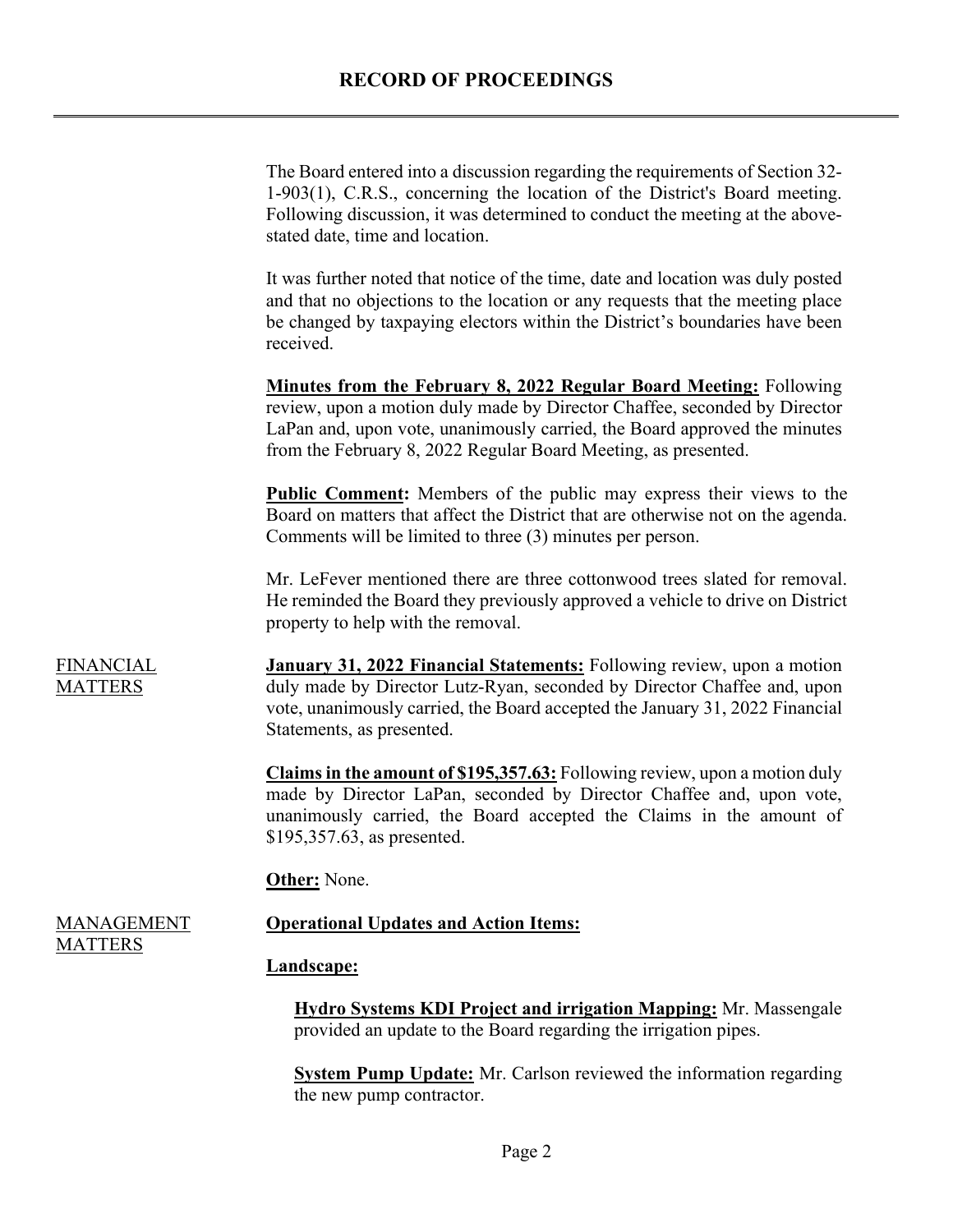## **Davey Tree:**

**General Update:** Mr. Fox provided an update to the Board.

**Davey Tree Quote to Remove Trees in Sunset Park in the Amount of \$1620.00:** Mr. Fox reviewed the proposal with the Board. It was noted that the tree would be removed after April 1<sup>st</sup>. Following review, upon a motion duly made by Director Chaffee, seconded by Director Lutz-Ryan and, upon vote, unanimously carried, the Board approved the quote to remove tree and grind the stump in Sunset Park in the amount of \$1,620.

## **Park Update:**

**Mustang Sports Club for Park Reservation Change:** Mr. Carlson reviewed the request with the Board, noting Mustang Sports Club would like to add another night for a total of four nights per week. He also reviewed a soccer team request for Mondays at Sunset Park.

Following discussion, upon a motion duly made by Director Chaffee, seconded by Director Lutz-Ryan and, upon vote, unanimously carried, the Board approved the new reservation requests from Mustang Sports Club and the soccer team.

## **Pond Update:**

**EcoResource Proposal for Battery Replacement for Water Sampler in the Amount of \$410.00:** Mr. Carlson reviewed the proposal with the Board. Following review, upon a motion duly made by Director LaPan, seconded by Director Chaffee and, upon vote, unanimously carried, the Board approved the EcoResource proposal for battery replacement for water sampler in the amount of \$410.

Director LaPan requested the chemical sheet for the pond treatment.

## **Isthmus Park Signs:**

**Project Timeline:** Mr. Carlson reviewed the project timeline with the Board. The Board discussed having a "grand opening" with the Girl Scouts. Mr. Massengale indicated that DesignScapes will have landscape designs to share at the April Board meeting.

**Sign Exhibit Conceptual Designs:** The Board discussed and enthusiastically agreed the signs are appealing and very well